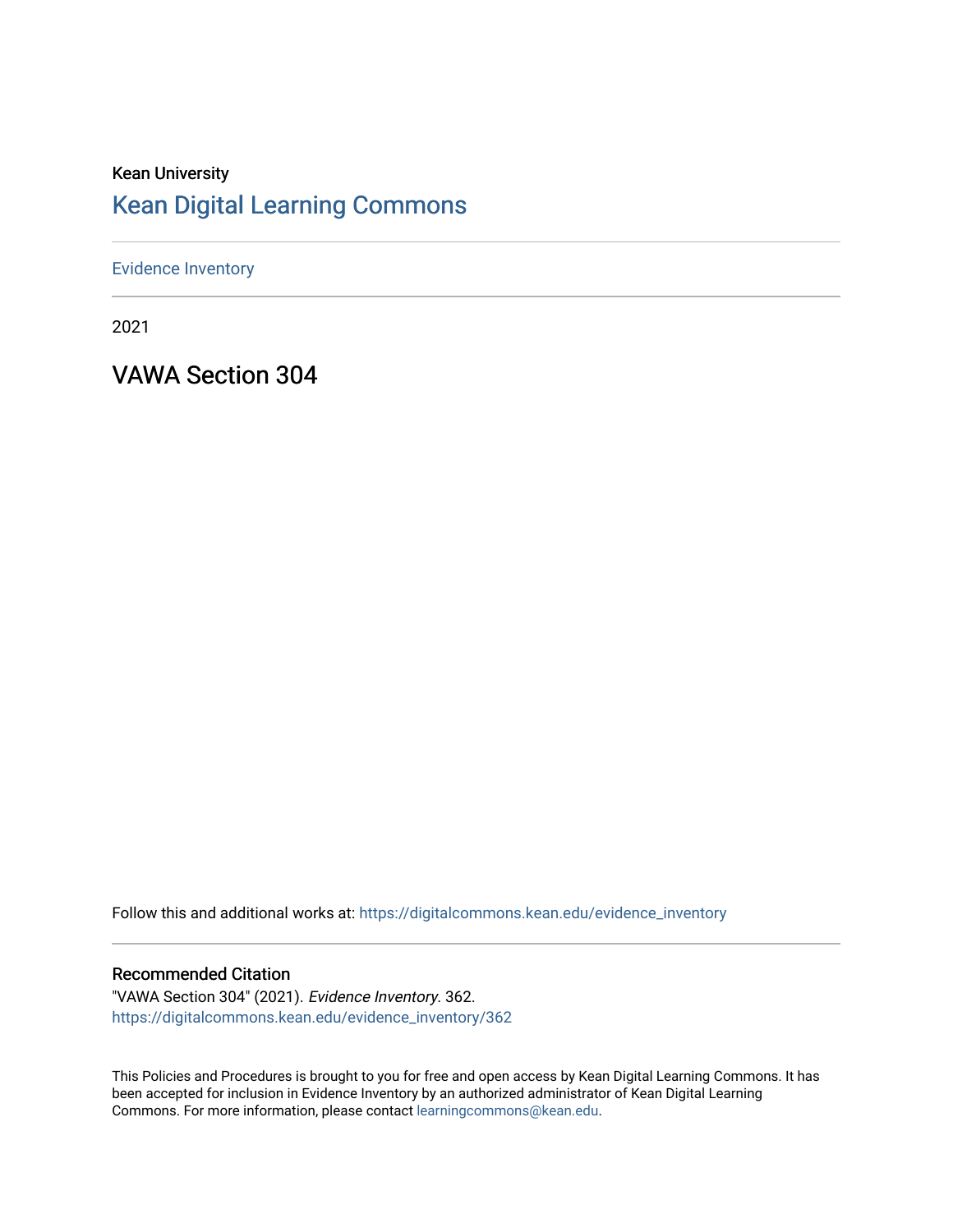#### VAWA Section 304

#### Abstract

VAWA Section 304

#### Keywords

VAWA Section 304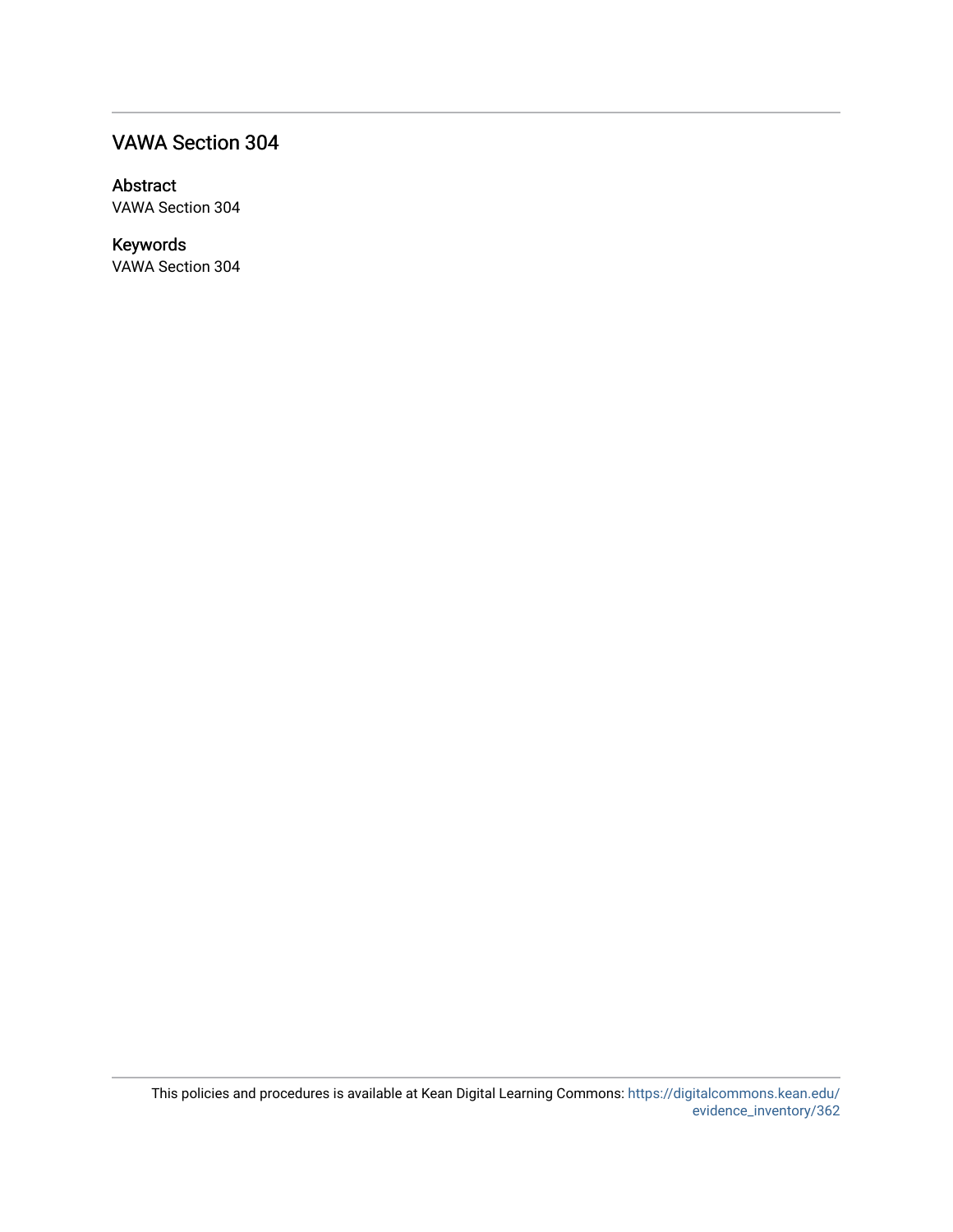# Return to Campus

A mask mandate is currently in place on campus. Learn more about the [University's](https://www.kean.edu/welcome-fall-2021-semester) health and safety protocols to help protect the campus community from COVID-19 and reduce the spread of the virus.

#### [Home](https://www.kean.edu/) • [Offices](https://www.kean.edu/offices) A Z • [Policies](https://www.kean.edu/offices/policies)

# VAWA Section 304

Kean University's Student Code of Conduct prohibits sexually violent acts, termed "Sexual Misconduct" by Kean University, which can be crimes as well. Sexual misconduct includes nonconsensual sexual intercourse, nonconsensual sexual contact, sexual exploitation, interpersonal relationship violence, sex/gender-based stalking and sexual harassment. While Kean University utilizes different standards and definitions from the New Jersey Code, sexual misconduct often overlaps with crimes of rape, sexual assault, sexual harassment, stalking, dating violence and domestic violence.

# Descriptions of Programs to Prevent Sexual Misconduct

1. In an effort to reduce the risk of sexual misconduct as well as the crimes of rape, sexual assault, sexual harassment, stalking, dating violence and domestic violence occurring among its students, Kean University utilizes a range of campaigns, strategies and initiatives to provide awareness, educational, risk reduction and prevention programming.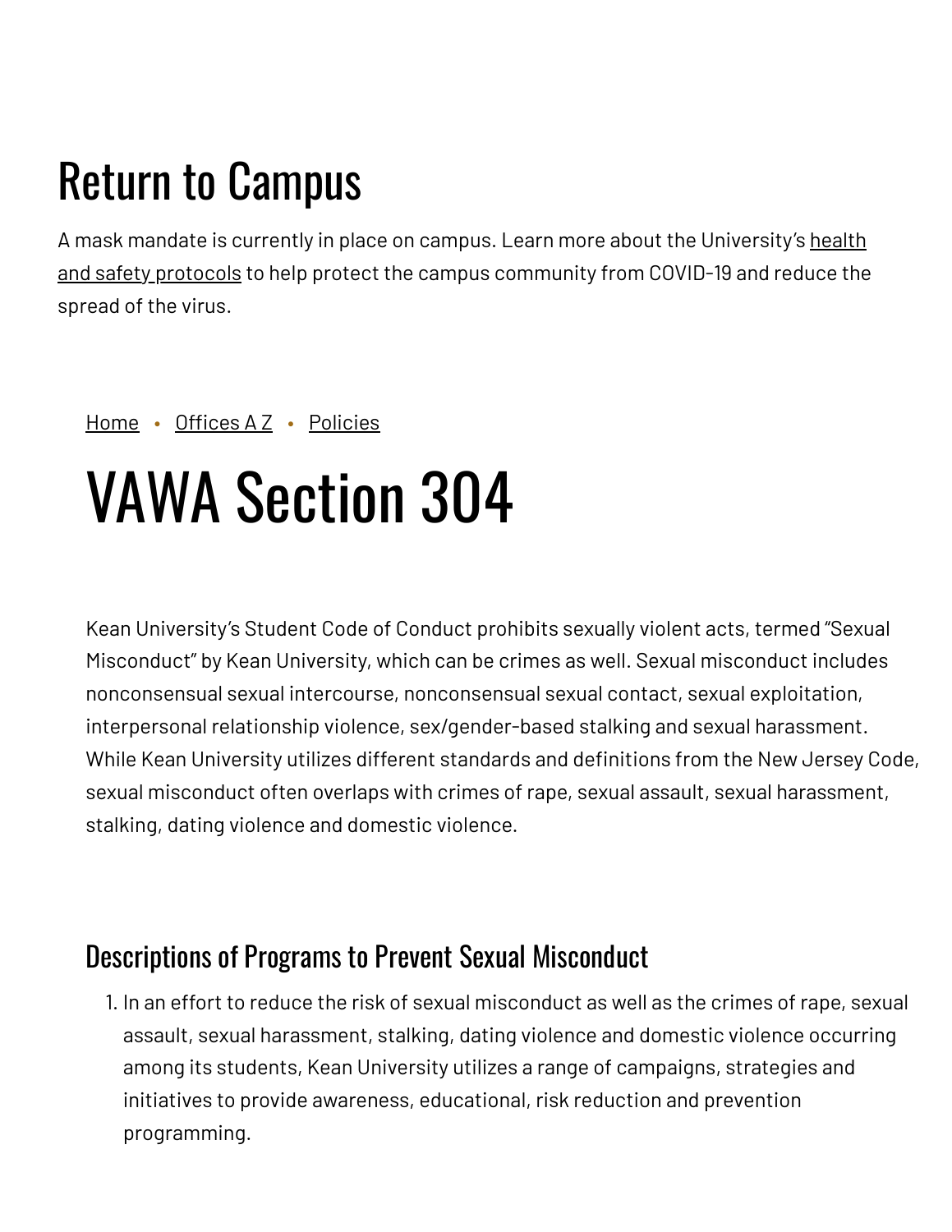- 2. It is the policy of Kean University to offer programming to prevent domestic violence, dating violence, sexual assault (including stranger and known-offender assaults) and stalking each year. Educational programs are offered to raise awareness for all incoming students and employees, and are often conducted during new-student and newemployee orientation and throughout an incoming student's first semester. These programs and others offered throughout the year include strong messages regarding not just awareness, but also primary prevention (including normative messaging, environmental management and bystander intervention), and discuss institutional policies on sexual misconduct as well as the state of New Jersey's definitions of domestic violence, dating violence, sexual assault, stalking and consent in reference to sexual activity. Bystander engagement is encouraged through safe and positive intervention techniques and by empowering third-party intervention and prevention such as calling for help, using intervention-based apps, identifying allies and/or creating distractions.
- 3. Programs also offer information on risk reduction that strives to empower victims, how to recognize warning signals and how to avoid potential attacks, and to do so without victim-blaming approaches. Throughout the year, ongoing awareness and prevention campaigns are directed to students and employees, including faculty, often taking the form of Community Standards Week campaigns, emails, guest speakers and events such as those offered through the Community Standards and Student Conduct peer educator programs.

# Complaint Procedures and Procedural Protections

In the event that sexual misconduct, gender-based violence or the crimes of sexual assault, stalking, dating violence or domestic violence does occur, Kean University takes the matter very seriously. The University employs interim protection measures such as interim suspension and/or no contact orders in any case where a student's behavior represents a risk of violence, threat, pattern or predation. If a student is accused of sexual misconduct, other gender-based violence, or the crimes of rape, sexual assault, sexual harassment, stalking, dating violence or domestic violence, he or she is subject to action in accordance with the Kean University Student Code of Conduct. A student wishing to officially report such an incident may do so by contacting University Police located in Downs Hall, at (908) 737-4800, or the Office of Community Standards and Student Conduct located in the University Center, room 317, at (908) 737-5240. A complainant or anyone with knowledge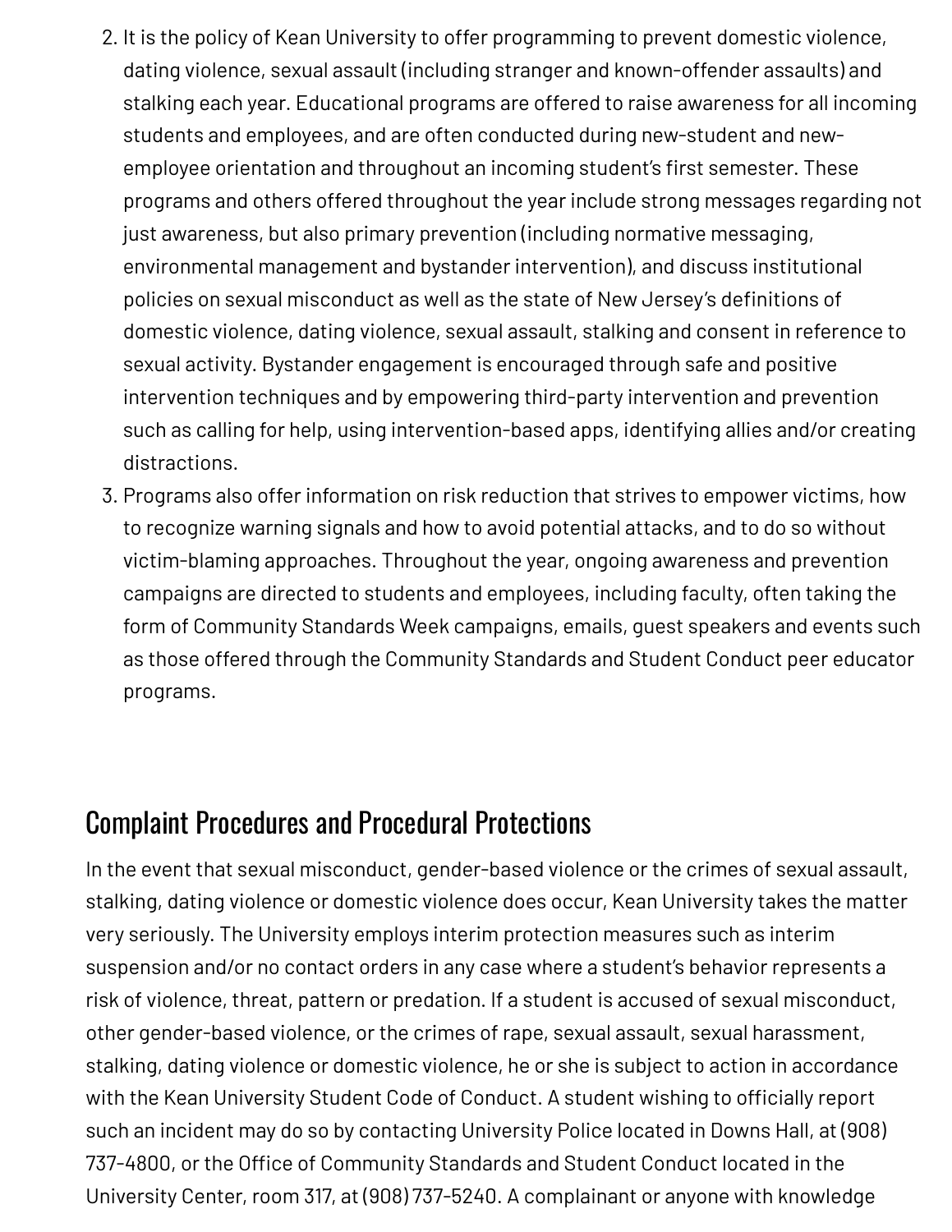about sexual misconduct or gender-based violence or the crimes of rape, sexual assault, sexual harassment, stalking, dating violence or domestic violence is encouraged to report it immediately and may do so online at [https://publicdocs.maxient.com/incidentreport.php?](https://publicdocs.maxient.com/incidentreport.php?KeanUniv) KeanUniv.

If you are the victim of sexual misconduct, gender-based violence, or the crimes of rape, acquaintance rape, sexual assault, sexual harassment, stalking, dating violence or domestic violence, some or all of these safety suggestions may guide you after an incident has occurred:

Sexual harassment in any form will not be tolerated at Kean University. Sexual harassment violates the dignity and rights of individuals and the moral conscience of the University community. In addition, it is a form of sexual discrimination prohibited by the New Jersey Law Against Discrimination, N.J.S.A. 10:5-1 et seq, Title IX of the Education Amendment of 1972 and Title VII of the Civil Rights Act of 1964 (as amended in 1991). The Board of Trustees of Kean University recognizes its responsibility to ensure a working and learning environment free from discrimination, including sexual harassment. The University prohibits sexual harassment in accordance with campus policies and state and federal law.

The University follows the New Jersey State Policy Prohibiting Discrimination in the Workplace (Policy). Depending on the complaint, violations of the policy may be adjudicated through the Kean University student conduct process or the Office of Affirmative Action Programs. All complaints of sexual harassment by employees should be brought to the attention of the Affirmative Action Officer immediately. Delayed reporting may impede a satisfactory resolution or hamper a proper investigation.

Sexual harassment by students should be reported to the Office of the Vice President for Student Affairs or the Office of Community Standards and Student Conduct immediately. If, for any reason, a student wishes to complain or inquire regarding sexual harassment, but feels it would not be appropriate to raise such issues with the Office of the Vice President for Student Affairs or the Office of Community Standards and Student Conduct, the student may inquire or complain to any department chair or any officer of the University at the level of vice president or above, and such inquiries or complaints will receive a prompt and thorough investigation. If harassment is established, the University will discipline the offender.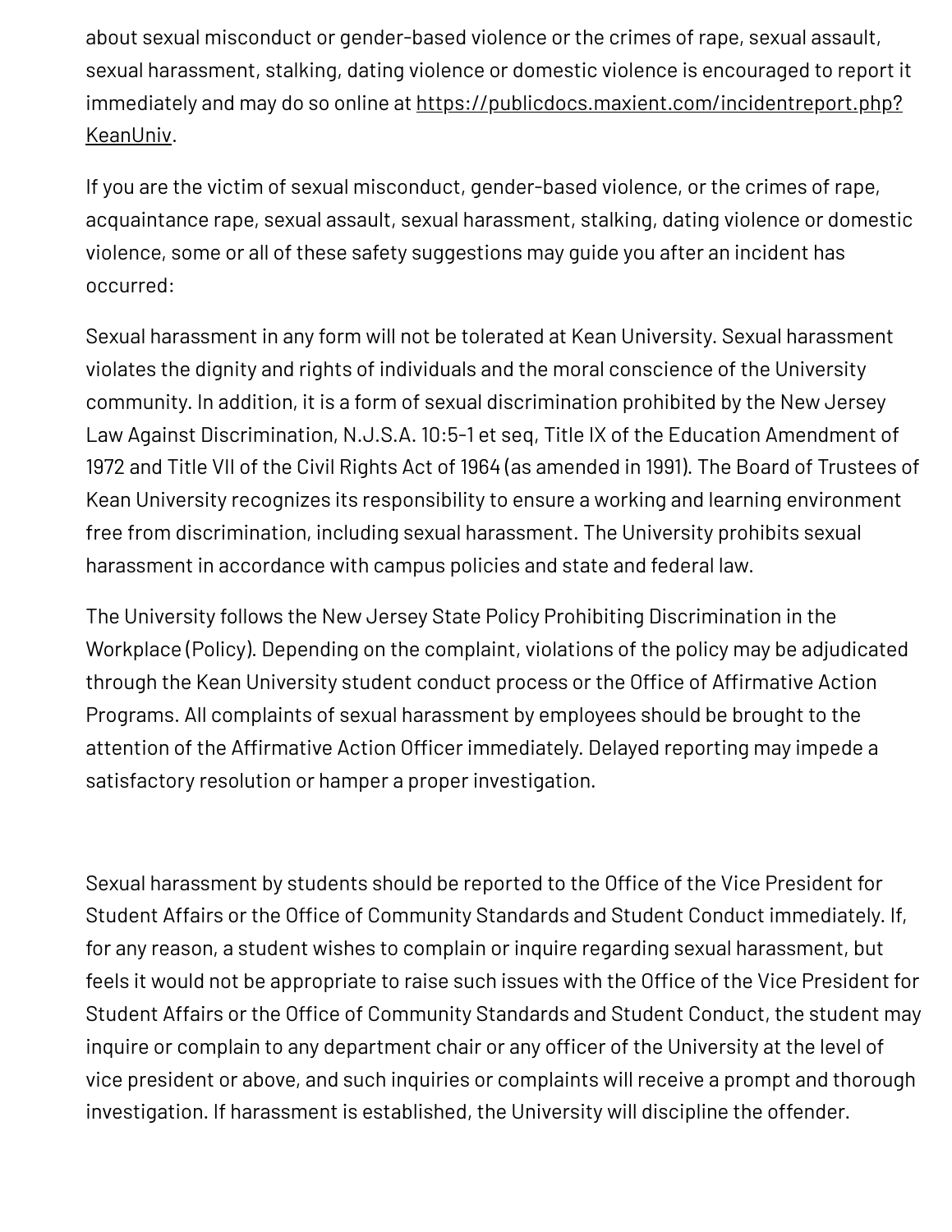Disciplinary action for violations of this policy can range from verbal or written warnings, up to and including immediate termination from employment or dismissal from the University for serious or repeated violations.

#### Instructions for victims, including personal contact

- 1. Go to a safe place and speak with someone you trust. Tell this person what happened. If there is any immediate danger, contact University police if you are on campus at (908) 737-4800 or call 911 if you are off campus. Utilizing 911 on campus also dispatches to Kean University Police.
- 2. Consider securing immediate professional support (e.g., counseling, victim advocacy, medical services, etc.) to assist you in the crisis.
- 3. If you are on campus during regular business hours, you may go to the Kean Counseling Center for counseling services located in Downs Hall, room 127 as well as the Office of Campus Ministry. These are both confidential resources.
- 4. For your safety and well-being, immediate medical attention is encouraged. Further, being examined as soon as possible, ideally within 120 hours, is important in the case of rape or sexual assault. The hospital will arrange for a specific medical examination at no charge. To preserve evidence, it is recommended that you do not bathe, shower, douche, eat, drink, smoke, brush your teeth, urinate, defecate or change clothes before receiving medical attention. Even if you have already taken any of these actions, you are still encouraged to have prompt medical care, and evidence may still be recoverable. Typically, if police are involved or will be involved, they will obtain evidence from the scene, and it is best to leave things undisturbed until their arrival. They will gather bedding, linens or unlaundered clothing and any other pertinent articles that may be used for evidence. It is best to allow police to secure items in evidence containers, but if you are involved in transmission of items of evidence, such as to the hospital, secure them in a clean paper bag or clean sheet, to avoid contamination. If you have physical injuries, photograph or have them photographed, with a date stamp on the photo. Record the names of any witnesses, and their contact information. This information may be helpful to the proof of a crime, to obtain an order of protection or to offer proof of a campus policy violation. Try to memorize details (physical description, names, license plate number, car description) or, even better, write notes to remind you of details, if you have time and the ability to do so. If you obtain external orders of protection (e.g.,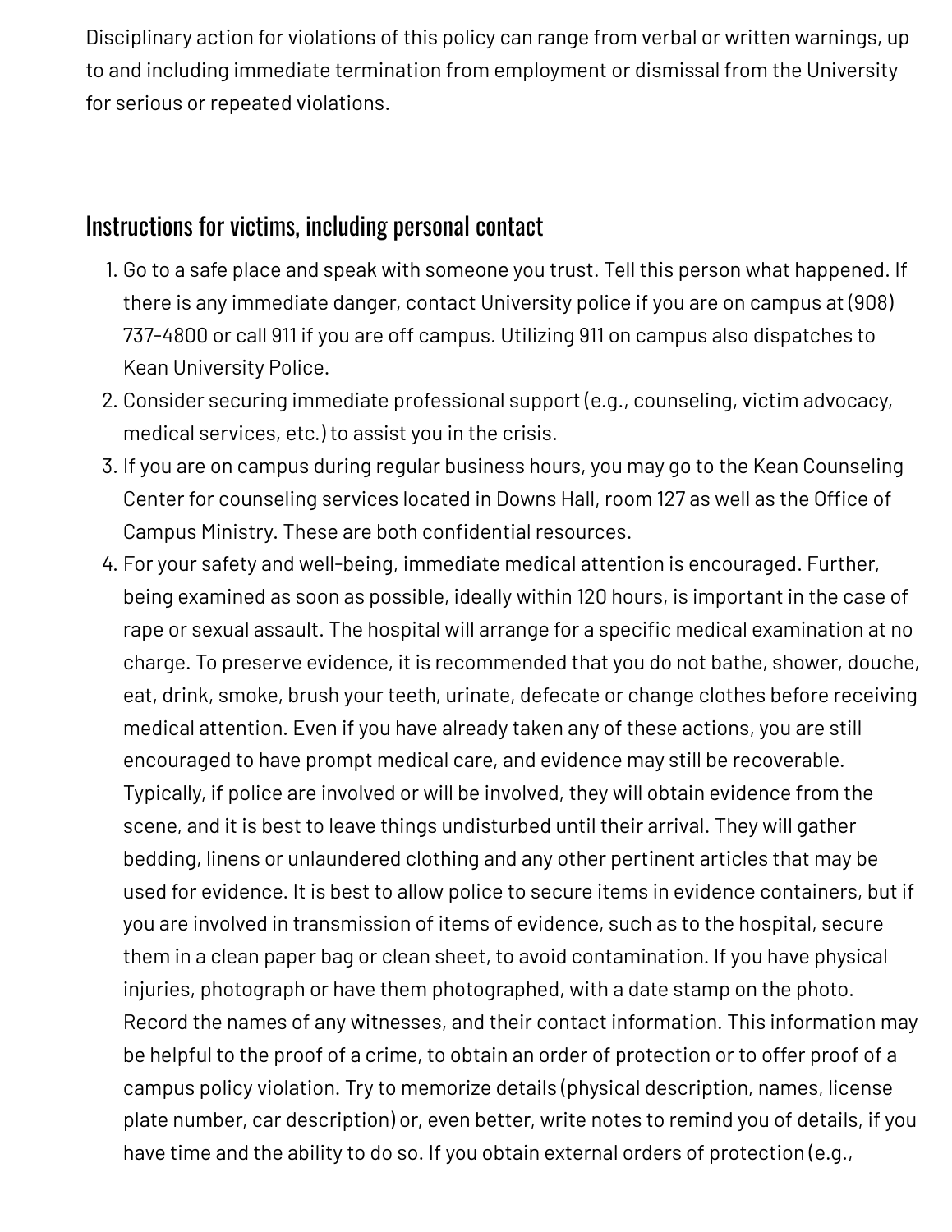restraining orders, injunctions, protection from abuse), please notify University Police or the campus Title IX Coordinator so that those orders can be observed on campus.

- 5. Even after the immediate crisis has passed, consider seeking support from the Kean Counseling Center, the Office of Campus Ministry and/or the Union County Rape Crisis Center.
- 6. Contact the Office of Community Standards and Student Conduct if you need assistance with University-related concerns, such as no contact orders or other protective measures. University Police will also assist in any needed advocacy for students who wish to obtain protective or restraining orders from local authorities. The University is able to offer reasonable academic accommodations, changes to living arrangements, transportation accommodations, escorts, no contact orders, counseling services access, and other supports and resources as needed by a victim.

# Legal Definitions

### Key Definitions

**Rape:** Rape is generally defined as forced sexual intercourse. It may also include situations where the victim is incapable of giving consent due to incapacitation by means of disability or alcohol or other drugs. Many rapes are committed by someone the victim knows, such as a date or a friend.

**Sexual Harassment:** Sexual harassment is a form of misconduct that undermines the integrity of the academic environment. It is the policy of the College/University that sexual harassment is prohibited. All members of the College/University community, especially officers, faculty and other individuals who exercise supervisory authority, have an obligation to promote an environment that is free of sexual harassment. Sexual harassment is defined as:

Sexual harassment in any form will not be tolerated at Kean University. Sexual harassment violates the dignity and rights of individuals and the moral conscience of the University community. In addition, it is a form of sexual discrimination prohibited by the New Jersey Law Against Discrimination, N.J.S.A. 10:5-1 et seq, Title IX of the Education Amendment of 1972 and Title VII of the Civil Rights Act of 1964 (as amended in 1991). The Board of Trustees of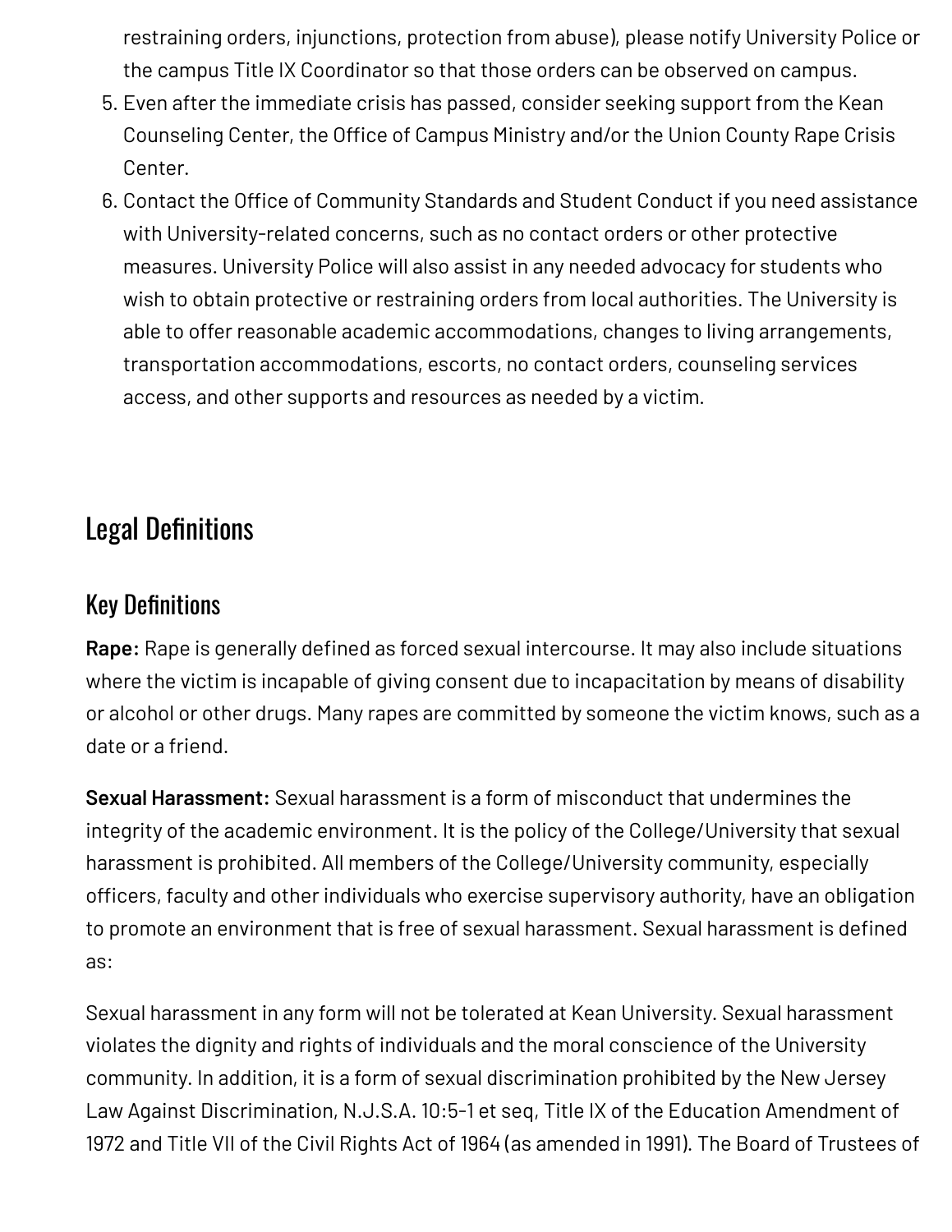Kean University recognizes its responsibility to ensure a working and learning environment free from discrimination, including sexual harassment. The University prohibits sexual harassment in accordance with campus policies and state and federal law.

The University follows the New Jersey State Policy Prohibiting Discrimination in the Workplace (Policy). Depending on the complaint, violations of the policy may be adjudicated through the Kean University student conduct process or the Office of Affirmative Action Programs. All complaints of sexual harassment by employees should be brought to the attention of the Affirmative Action Officer immediately. Delayed reporting may impede a satisfactory resolution or hamper a proper investigation.

Sexual harassment by students should be reported to the Office of the Vice President for Student Affairs or the Office of Community Standards and Student Conduct immediately. If, for any reason, a student wishes to complain or inquire regarding sexual harassment, but feels it would not be appropriate to raise such issues with the Office of the Vice President for Student Affairs or the Office of Community Standards and Student Conduct, the student may inquire or complain to any department chair or any officer of the University at the level of vice president or above, and such inquiries or complaints will receive a prompt and thorough investigation. If harassment is established, the University will discipline the offender. Disciplinary action for violations of this policy can range from verbal or written warnings, up to and including immediate termination from employment or dismissal from the University for serious or repeated violations.

# NJ State Law

Under New Jersey law, rape is defined as:

In New Jersey, the law defines sexual assault as "the penetration, no matter how slight, in which physical force or coercion is used or in which the victim is physically or mentally incapacitated." For the full definition of sexual assault please refer to NJSA 2C:14-1.

The law in New Jersey, which is gender neutral, does not specify male or female, but uses the words "actor" and "victim" to describe the persons involved.

Consent: According to New Jersey law, age, physical impairment and mental impairment all contribute to a person's ability to give consent. A person must be 16 years of age to legally consent to sexual activity. A person cannot give consent to sexual activity with someone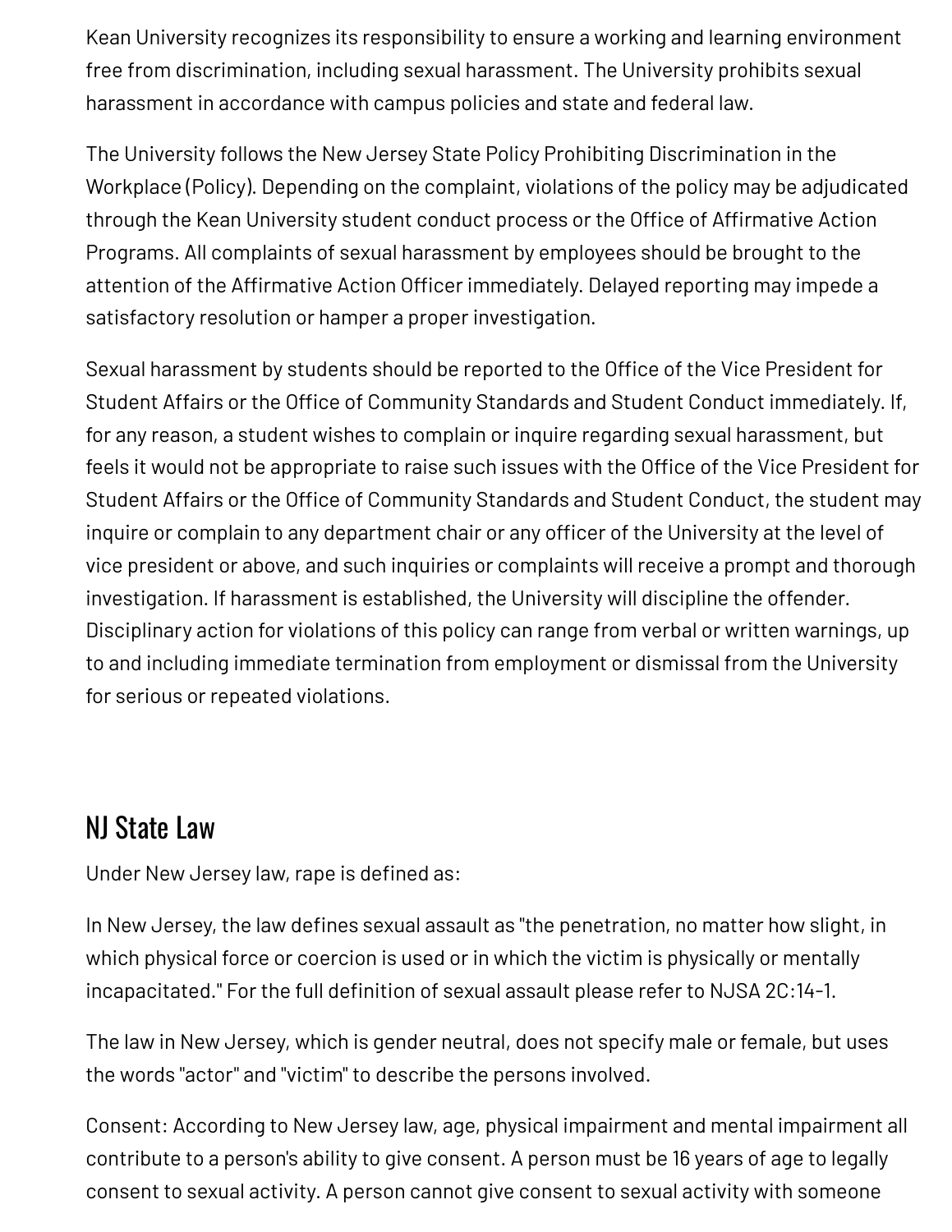who has "the duty to care" for them unless they are over the age of 18. Individuals who fall into "the duty to care" category would include parents or guardians, and those in any type of formal supervisory role. If individuals are between the ages of 13 and 15, they can legally consent to sexual activity with a partner who is not more than four years older than themselves.

An individual who is physically or mentally impaired, generally, cannot give consent to sexual activity. Physical or mental impairment includes: a person who is visual, speech or hearing impaired; a person with a cognitive impairment; a person who is unconscious or sleeping; or a person who is voluntarily or involuntarily under the influence of alcohol or other substance(s).

Criminal Sexual Contact is legally defined as "intentional, nonconsensual touching by the victim or actor, either directly or through clothing, of a victim's or actor's sexual organs, genital area, anal area, inner thigh, groin, buttock or breast, for the purpose of degrading or humiliating the victim or sexually arousing or sexually gratifying the actor" (NJSA 2C:14-3).

Sexual violence can happen to anyone regardless of employment or educational level, race or ethnic background, religion, marital status, physical ability, age or sexual orientation.

# Additional Security Categories

#### Domestic Violence Information

#### **What is Domestic Violence?**

#### A general definition:

Domestic Violence is a pattern of physical, emotional, verbal and sexual abuse, which includes, but is not limited to, threats, intimidation, isolation and/or financial control. Domestic Violence is an intentional pattern of behavior that is used by one person as a means to harm and take power and control over another person in the context of a dating, family, roommate or caretaker relationship

*and/or*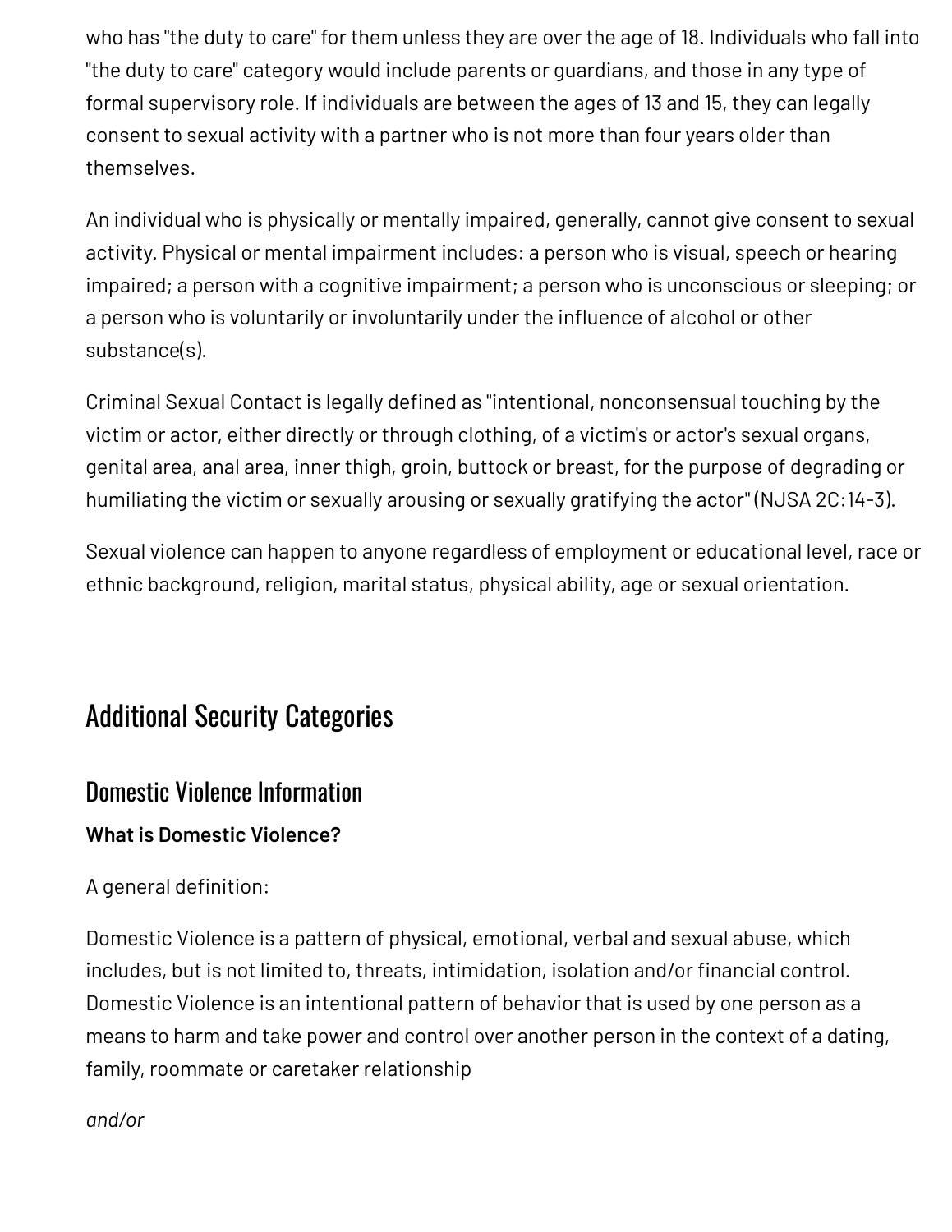Domestic Violence, which is also called spouse abuse, intimate partner abuse, battering and partner violence, is when an individual is in some way hurt by a person that he or she knows. These "hurts" are not limited to physical harm; a person can also be sexually abused or psychologically abused. Often a victim is hurt in more than one of these ways. Domestic Violence can continue over a long period of time and becomes more frequent and more severe over time.

#### A legal definition:

Domestic violence means the occurrence of one or more of the following criminal offenses upon a person protected under the Prevention of Domestic Violence Act:

| Homicide                       | N.J.S.A. 2C:11-1 |
|--------------------------------|------------------|
| <b>Terrorist Threats</b>       | N.J.S.A. 2C:12-3 |
| <b>Criminal Restraint</b>      | N.J.S.A. 2C:13-2 |
| <b>Sexual Assault</b>          | N.J.S.A. 2C:14-2 |
| <b>Criminal Sexual Contact</b> | N.J.S.A. 2C:14-3 |
| <b>Burglary</b>                | N.J.S.A. 2C:18-2 |
| Harassment                     | N.J.S.A. 2C:33-4 |
| Assault                        | N.J.S.A. 2C:12-1 |
| Kidnapping                     | N.J.S.A. 2C:13-1 |
| False Imprisonment             | N.J.S.A. 2C:13-3 |
| Lewdness                       | N.J.S.A. 2C:14-4 |
|                                |                  |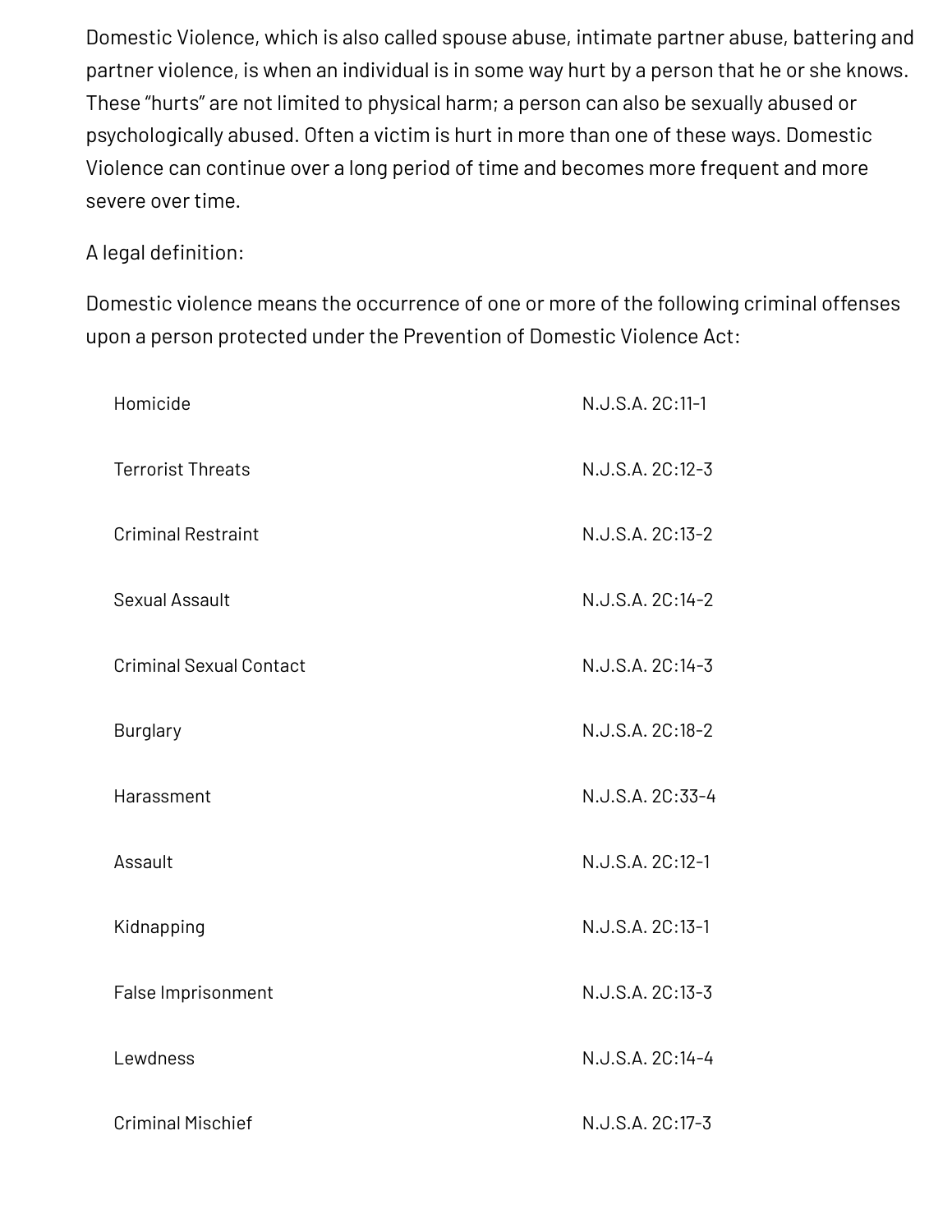Criminal Trespass **N.J.S.A. 2C:18-3** 

Stalking N.J.S.A. 2C:12-10

#### **Who can be a victim of Domestic Violence?**

Domestic Violence acts are established by the relationship between the offender and the victim. A person protected by the Prevention of Domestic Violence Act is 18 years of age or older, or who is an emancipated minor, and who has been subjected to domestic violence by a spouse, former spouse, or any other person who is a present or former household member. Any person, regardless of age, sex or physical/psychological condition, who has been subjected to domestic violence by one of the following actors:

- A person with whom the victim has a child in common
- A person with whom the victim anticipates having a child in common, if one of the parties is pregnant
- A person with whom the victim has had a dating relationship

#### **Sex Offenders**

In accordance with the Campus Sex Crimes Prevention Act of 2000, which amends the Jacob Wetterling Crimes Against Children and Sexually Violent Offender Registration Act, the Jeanne Clery Act and the Family Educational Rights and Privacy Act of 1974, the University is providing a link to the New Jersey State Sex Offender Registry. All sex offenders are required to register in the state of New Jersey and to provide notice of each institution of higher education in New Jersey at which the person is employed, carries a vocation or is a student: [http://www.njsp.org/info/reg\\_sexoffend.html](http://www.njsp.org/info/reg_sexoffend.html).

In addition to the above notice to the State of New Jersey, all sex offenders are required to deliver written notice of their status as a sex offender to the Kean University Campus Police Department no later than three (3) business days prior to their enrollment in, employment with, volunteering at or residence in Kean University. Such notification may be disseminated by the University to, and for the safety and well-being of, the University community, and may be considered by the University for enrollment and discipline purposes.

New Jersey State definitions of Stalking and Dating Violence:

#### **Stalking**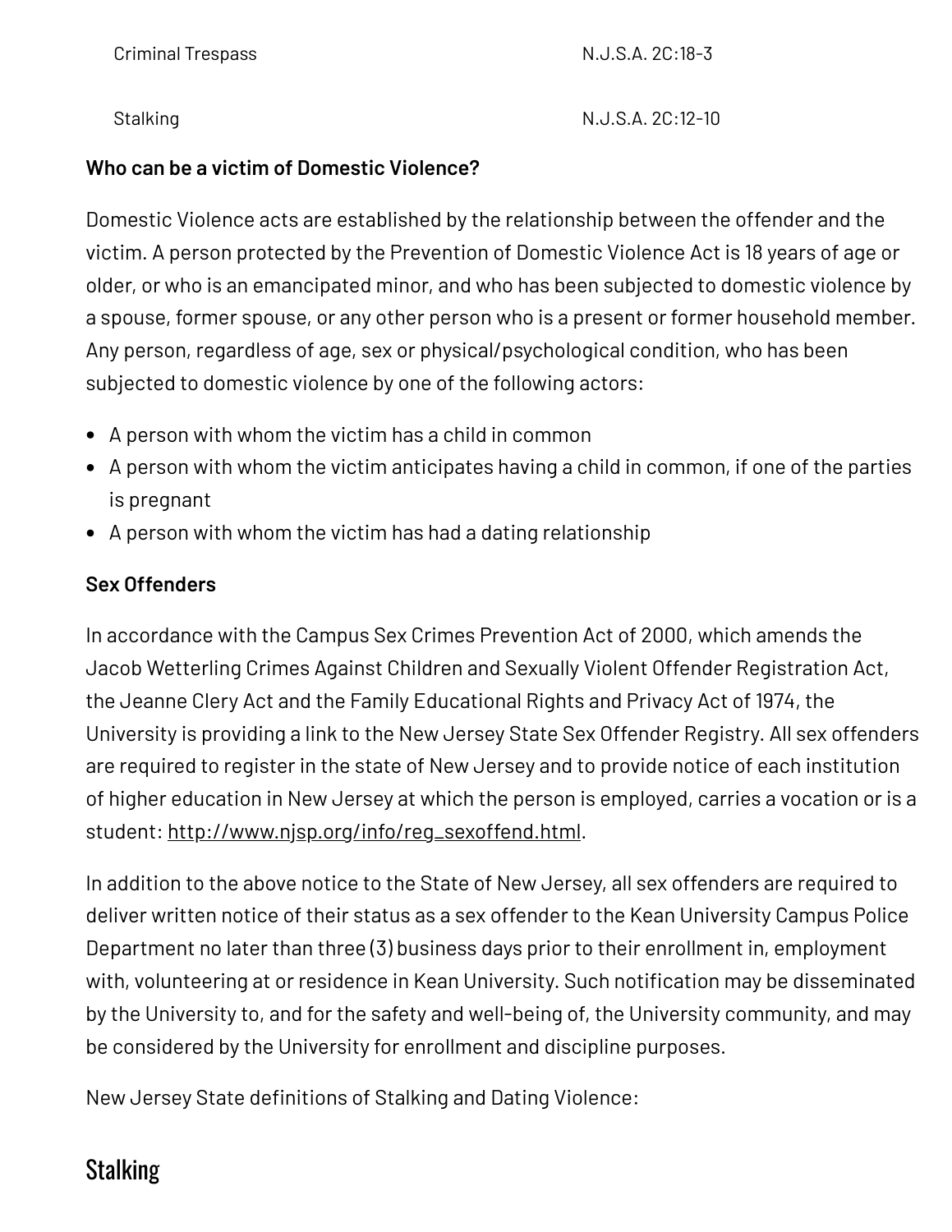N.J. Stat. § 2C:12-10. Definitions; stalking designated a crime; degrees. (2009)

- a. As used in this act:
	- 1. "Course of conduct" means repeatedly maintaining a visual or physical proximity to a person; directly, indirectly, or through third parties, by any action, method, device, or means, following, monitoring, observing, surveilling, threatening, or communicating to or about, a person, or interfering with a person's property; repeatedly committing harassment against a person; or repeatedly conveying, or causing to be conveyed, verbal or written threats or threats conveyed by any other means of communication or threats implied by conduct or a combination thereof directed at or toward a person.
	- 2. "Repeatedly" means on two or more occasions.
	- 3. "Emotional distress" means significant mental suffering or distress.
	- 4. "Cause a reasonable person to fear" means to cause fear that a reasonable victim, similarly situated, would have under the circumstances.
- b. A person is guilty of stalking, a crime of the fourth degree, if he purposefully or knowingly engages in a course of conduct directed at a specific person that would cause a reasonable person to fear for his safety or the safety of a third person or suffer other emotional distress.
- c. A person is guilty of a crime of the third degree if he commits the crime of stalking in violation of an existing court order prohibiting the behavior.
- d. A person who commits a second or subsequent offense of stalking against the same victim is guilty of a crime of the third degree.
- e. A person is guilty of a crime of the third degree if he commits the crime of stalking while serving a term of imprisonment or while on parole or probation as the result of a conviction for any indictable offense under the laws of this State, any other state or the United States.
- f. This act shall not apply to conduct that occurs during organized group picketing.

### Dating Violence

"Dating violence" means a pattern of behavior where one person threatens to use, or actually uses physical, sexual, verbal or emotional abuse to control a dating partner. In accordance with N.J.S.A. 18A:37-34, "Dating partner" means any person involved in an intimate association with another individual that is primarily characterized by the expectation of affectionate involvement, whether casual, serious, or long-term.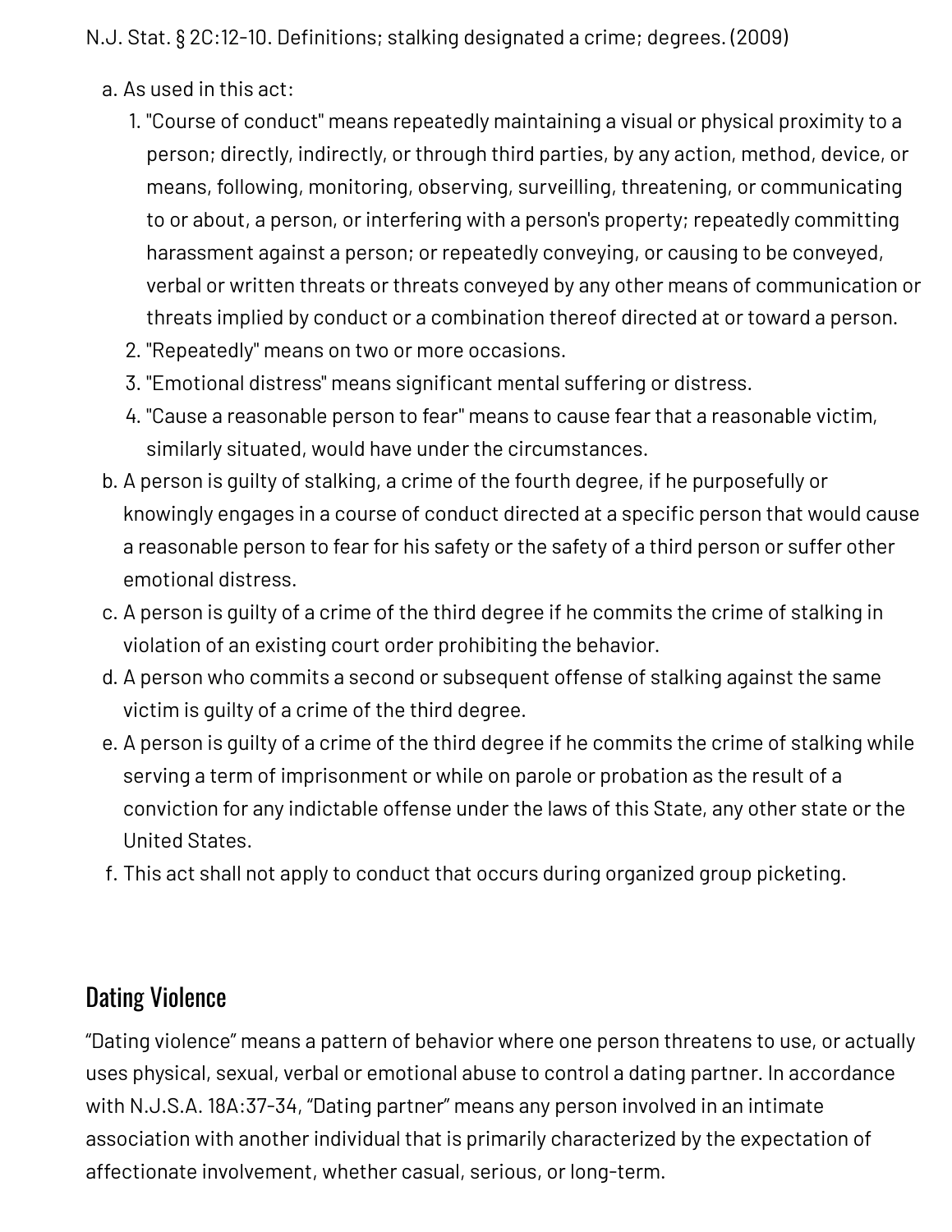#### **Campus Procedures for Addressing Sexual Misconduct, Dating Violence, Domestic Violence, Stalking, Sexual Harassment and other acts of sex and gender discrimination.**

For offenses including sexual misconduct or other gender-based violence, which typically include the crimes of domestic violence, dating violence, sexual harassment, sexual misconduct and stalking, sanctions range from warnings through expulsion. Serious and violent incidents and acts of nonconsensual sexual intercourse (the policy equivalent to the crime of rape) usually result in suspension, expulsion or termination of employment.

# Explanation of Sexual Assault Investigation Process

Procedurally, when the University receives a report of sexual misconduct, gender-based violence, or other sex or gender discrimination, the campus Title IX Coordinator is notified. If the victim wishes to access local community agencies and/or law enforcement for support, the University will assist the victim in making these contacts. The Title IX Coordinator will offer assistance to victims in the form of interim or long-terms measures such as opportunities for academic accommodations, changes in housing for the victim or the responding student, visa and immigration assistance, changes in working situations and other assistance as may be appropriate and available on campus or in the community (such as no contact orders, campus escorts, transportation assistance, targeted interventions, etc.). If the victim so desires, he or she will be connected with a counselor on or off campus, as well as an on-or off-campus victim's advocate. No victim is required to take advantage of these services and resources, but the University provides them in the hopes of offering help and support without condition or qualification. A summary of rights, options, supports and procedures, in the form of this document, is provided to all victims, whether they are students, employees, guests or visitors. This same protocol is applied to faculty/staff and students.

# Timeline of Institutional Process

When appropriate upon receipt of notice, the Title IX Coordinator will cause a prompt, fair and impartial process to be initiated, commencing with an investigation that may lead to the imposition of sanctions, based upon a preponderance of evidence (what is more likely than not), upon a responding student or other accused individual. Procedures detailing the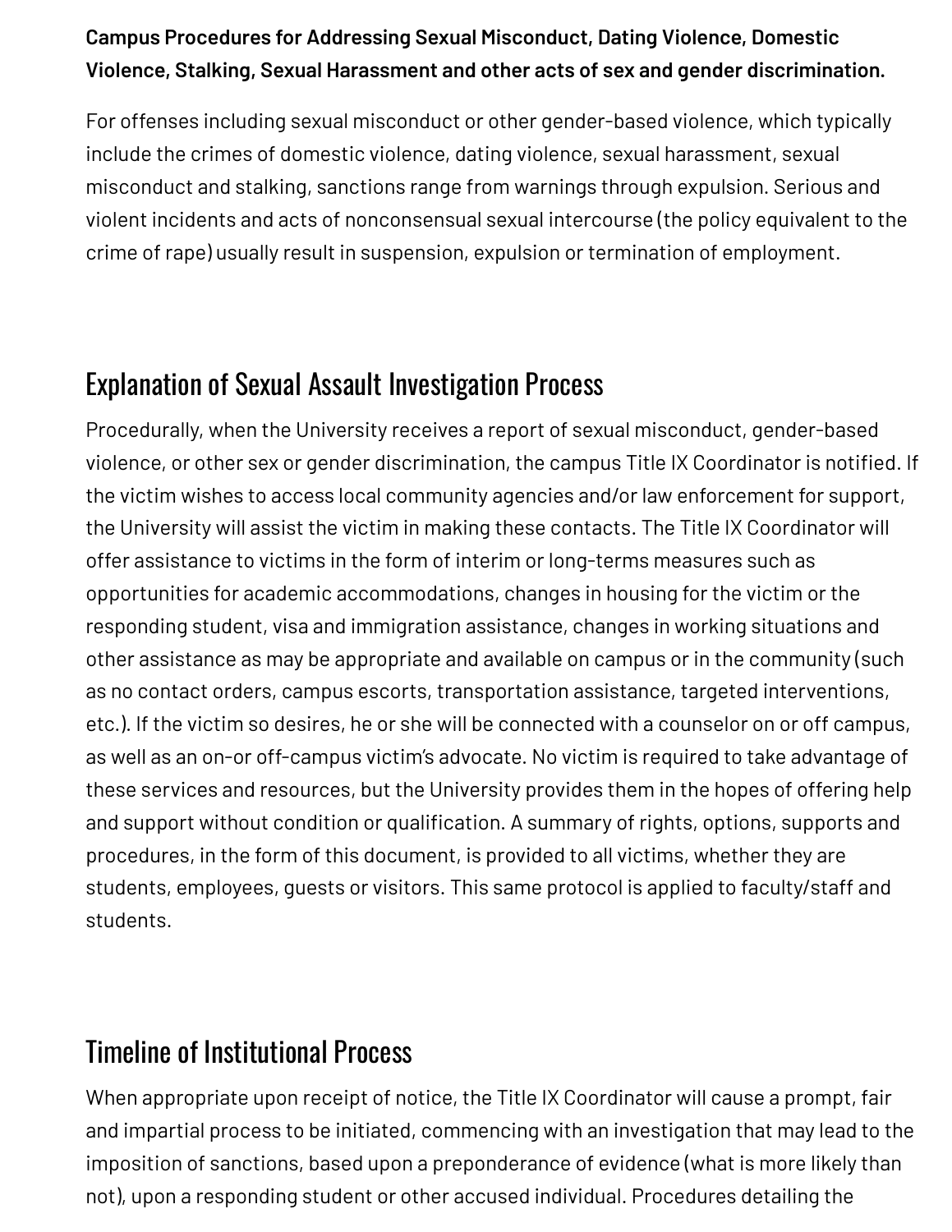investigation and resolution processes of the University can be found online [here](https://www.kean.edu/media/campus-safety-report). The Coordinator is ultimately responsible to assure in all cases that the behavior is brought to an end, the University acts to reasonably prevent its recurrence, and the effects on the victim and the community are remedied. With the involvement of trained investigators, the Coordinator is also responsible to assure that training is conducted annually for all advocates, investigators, hearing officers, panelists and appeals officers that encompass a hearing process that protects the safety of victims and promotes accountability. Training will focus on sexual misconduct, domestic violence, dating violence, sexual assault, stalking, sexual harassment, retaliation and other behaviors that can be forms of sex or gender discrimination covered by Title IX and the Clery Act. Training will help those decision-makers in the process to protect the safety of victims and to promote accountability for those who commit offenses.

# Confidentiality and Privacy

The investigation and records of the resolution conducted by the University are maintained confidentially. Information is shared internally between administrators who need to know, but a tight circle is kept. Where information must be shared to permit the investigation to move forward, the person bringing the accusation will be informed. Privacy of the records specific to the investigation are maintained in accordance with New Jersey State law and the federal FERPA statute. Any public release of information, records and FERPA to comply with the open crime logs or timely warning provisions of the Clery Act will not release the names of victims or information that could easily lead to a victim's identification. Additionally, the University maintains privacy in relation to any accommodations or protective measures afforded to a victim, except to the extent necessary to provide the accommodations and/or protective measures.

In any complaint of sexual misconduct, sexual assault, stalking, dating violence, domestic violence or other sex- or gender-based discrimination covered under the federal law, Title IX, the person bringing the accusation and the responding party are entitled to the same opportunities for a support person or advisor of their choice throughout the process, including any meeting, conference, hearing or other procedural action. Once complete, the parties will be informed, in writing, of the outcome, including the finding, the sanctions (if any) and the rationale therefore. Delivery of this outcome to the parties will occur without undue delay between notifications. All parties will be informed of the University's appeal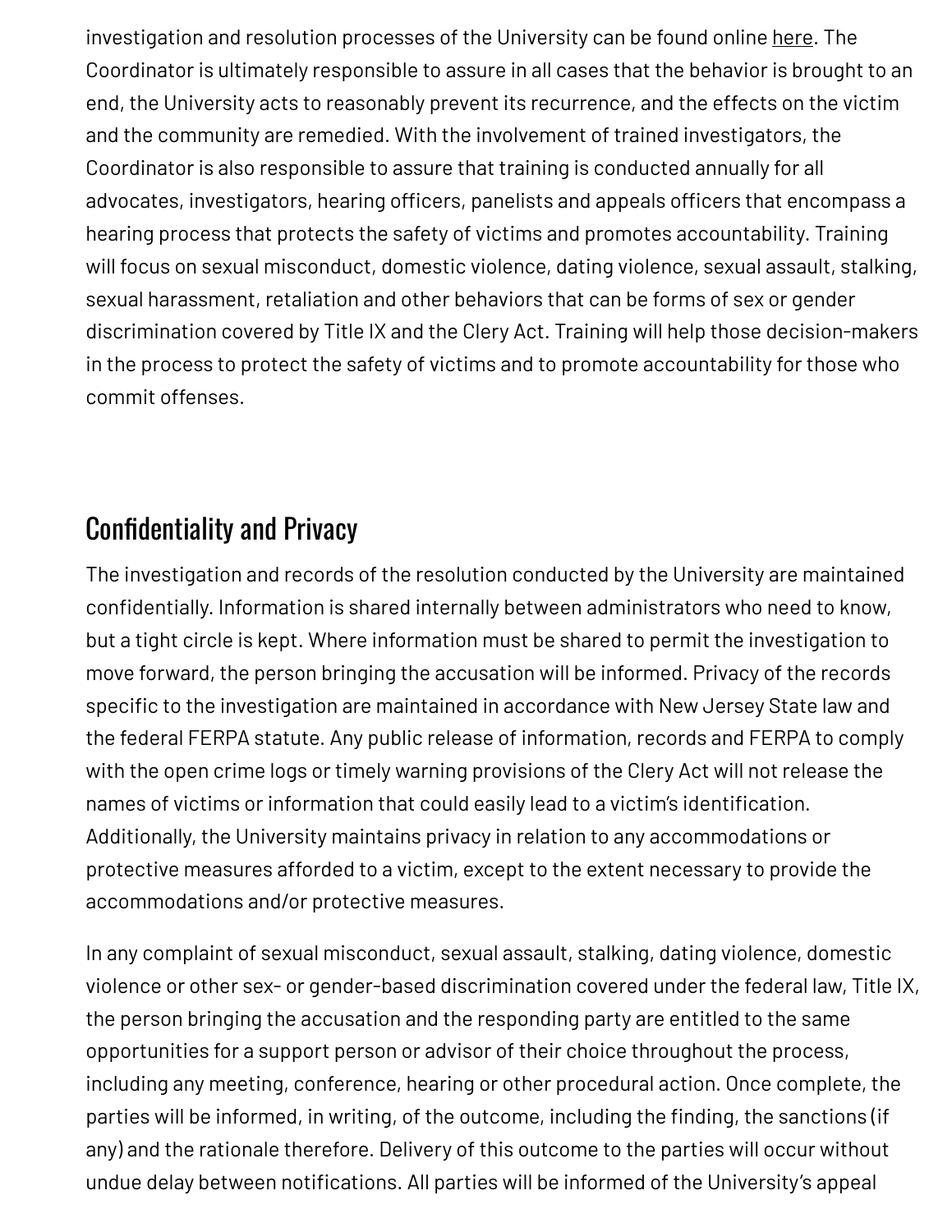processes, and their rights to exercise a request for appeal. Should any change in outcome occur prior to finalization, all parties will be timely informed in writing, and will be notified when the results of the resolution process become final.

# **[Policies](https://www.kean.edu/offices/policies)**

**Division of [Student](https://www.kean.edu/division-student-affairs) Affairs**

Kean University 1000 Morris Avenue

Union, New Jersey 07083

#### **[908-737-KEAN](tel:908-737-5326) (5326)**

Copyright ©2019 To report an accessibility issue on this website, email [webmaster@kean.edu.](mailto:webmaster@kean.edu)



**[Accreditation](https://www.kean.edu/offices/accreditation-and-assessment) and Assessment • Site [Policies](https://www.kean.edu/privacy-policy)**

#### **Also of Interest:**

┑

h